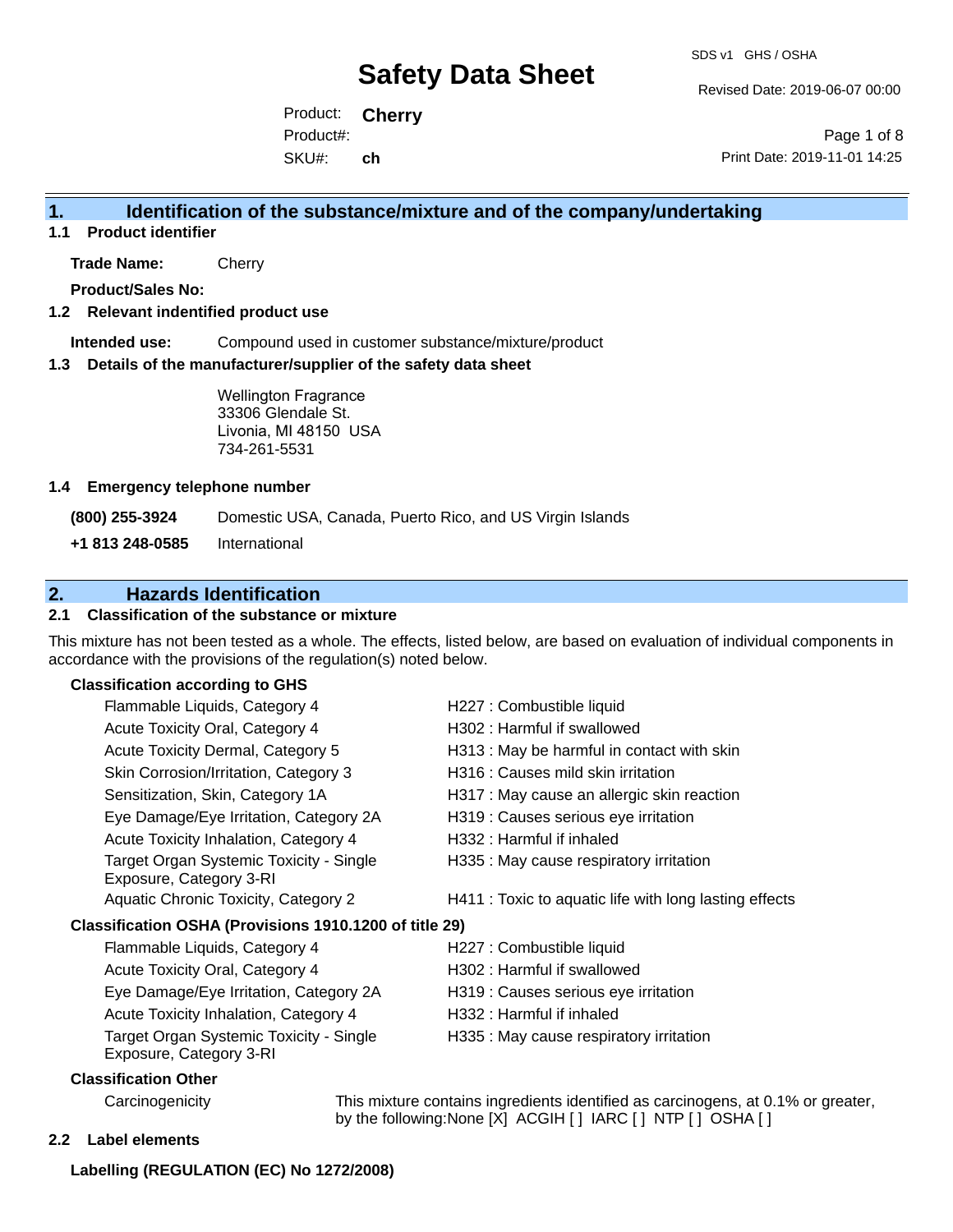Revised Date: 2019-06-07 00:00

Product: **Cherry** SKU#: Product#: **ch**

Page 2 of 8 Print Date: 2019-11-01 14:25



### **Signal Word: Warning**

| <b>Hazard statments</b> |                                                 |
|-------------------------|-------------------------------------------------|
| H <sub>22</sub> 7       | Combustible liquid                              |
| H302                    | Harmful if swallowed                            |
| H313                    | May be harmful in contact with skin             |
| H316                    | Causes mild skin irritation                     |
| H317                    | May cause an allergic skin reaction             |
| H319                    | Causes serious eye irritation                   |
| H332                    | Harmful if inhaled                              |
| H335                    | May cause respiratory irritation                |
| H411                    | Toxic to aquatic life with long lasting effects |

### **Precautionary Statements**

| <b>Prevention:</b> |  |
|--------------------|--|
|                    |  |

| FIEVENUON.           |                                                                                                                                                                |
|----------------------|----------------------------------------------------------------------------------------------------------------------------------------------------------------|
| P <sub>2</sub> 33    | Keep container tightly closed                                                                                                                                  |
| P <sub>235</sub>     | Keep cool                                                                                                                                                      |
| P <sub>264</sub>     | Wash hands thoroughly after handling                                                                                                                           |
| P <sub>270</sub>     | Do not eat, drink or smoke when using this product                                                                                                             |
| P <sub>271</sub>     | Use only outdoors or in a well-ventilated area                                                                                                                 |
| P272                 | Contaminated work clothing should not be allowed out of the workplace                                                                                          |
| P <sub>273</sub>     | Avoid release to the environment                                                                                                                               |
| <b>Response:</b>     |                                                                                                                                                                |
| $P301 + P312 + P330$ | IF SWALLOWED: Call a POISON CENTER or doctor/physician if you feel unwell Rinse<br>mouth                                                                       |
| $P302 + P352$        | IF ON SKIN: Wash with soap and water                                                                                                                           |
| $P304 + P312 + P340$ | IF INHALED: Call a POISON CENTER or doctor/physician if you feel unwell Remove victim<br>to fresh air and keep at rest in a position comfortable for breathing |
| $P305 + P351 + P338$ | IF IN EYES: Rinse cautiously with water for several minutes Remove contact lenses if<br>present and easy to do. continue rinsing                               |
| P312                 | Call a POISON CENTER or doctor/physician if you feel unwell                                                                                                    |
| $P333 + P313$        | If skin irritation or a rash occurs: Get medical advice/attention                                                                                              |
| $P337 + P313$        | If eye irritation persists: Get medical advice/attention                                                                                                       |
| P340                 | Remove victim to fresh air and keep at rest in a position comfortable for breathing                                                                            |
| P363                 | Wash contaminated clothing before reuse                                                                                                                        |
| P370 + P378          | In case of fire: Use Carbon dioxide (CO2), Dry chemical, or Foam for extinction. Do not use<br>a direct water jet on burning material                          |
| P391                 | <b>Collect Spillage</b>                                                                                                                                        |
| Other Hererde        |                                                                                                                                                                |

# **2.3 Other Hazards**

**no data available**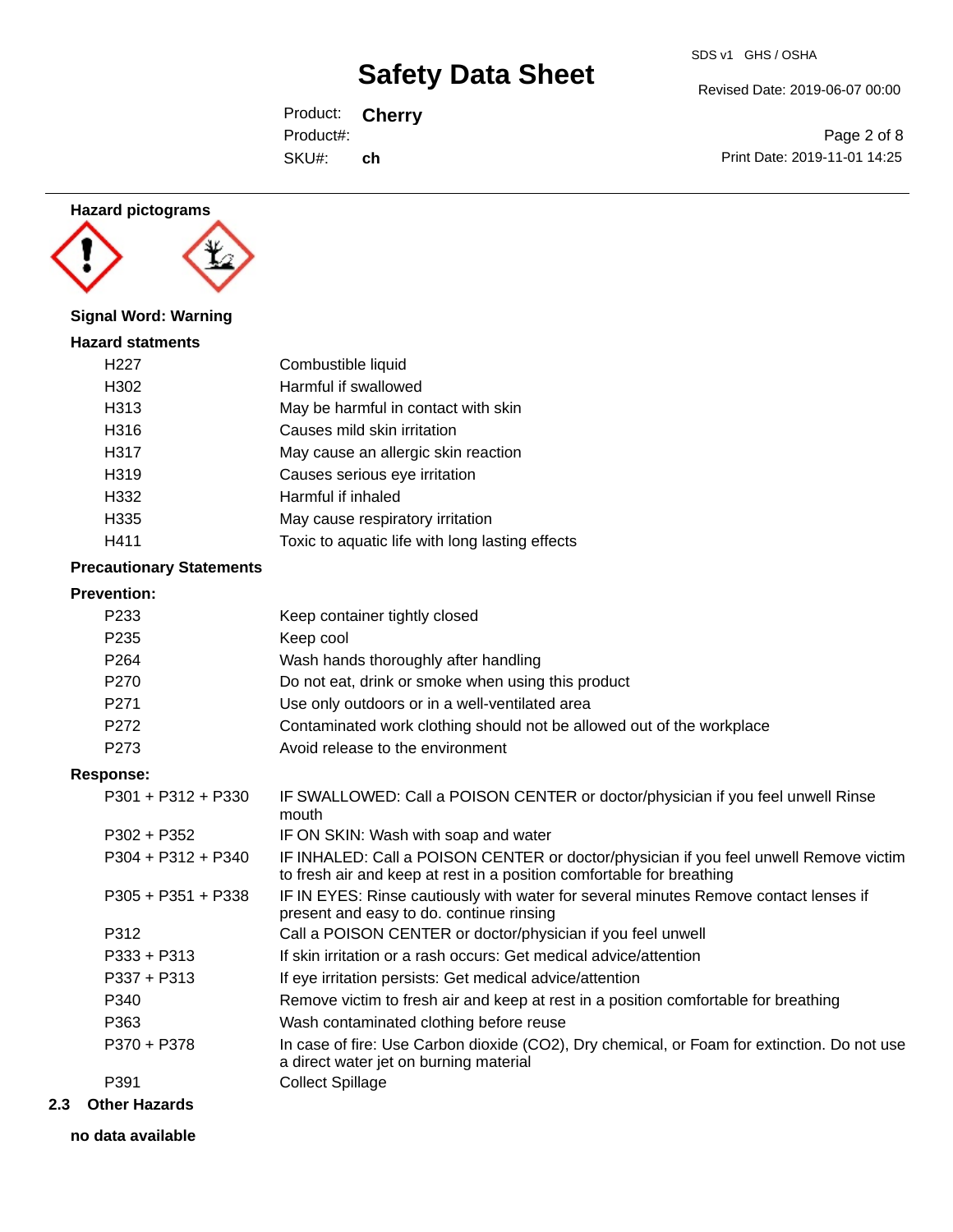Revised Date: 2019-06-07 00:00

Product: **Cherry** SKU#: Product#: **ch**

Page 3 of 8 Print Date: 2019-11-01 14:25

# **3. Composition/Information on Ingredients**

### **3.1 Mixtures**

This product is a complex mixture of ingredients, which contains among others the following substance(s), presenting a health or environmental hazard within the meaning of the UN Globally Harmonized System of Classification and Labeling of Chemicals (GHS):

| CAS#<br>Ingredient        | EC#                            | Conc.<br>Range                                 | <b>GHS Classification</b>           |
|---------------------------|--------------------------------|------------------------------------------------|-------------------------------------|
| 100-52-7                  | 202-860-4                      | 40 - 50 %                                      | H227; H302; H316; H319; H332; H335; |
| Benzaldehyde              |                                |                                                | H401                                |
| 120-51-4                  | 204-402-9                      | 20 - 30 %                                      | H302; H313; H400; H411              |
| <b>Benzyl Benzoate</b>    |                                |                                                |                                     |
| 8050-15-5                 | 232-476-2                      | $5 - 10%$                                      | H402; H412                          |
|                           |                                | Methyl ester of rosin (partially hydrogenated) |                                     |
| 140-11-4                  | 205-399-7                      | $2 - 5 \%$                                     | H303; H401; H412                    |
| Benzyl acetate            |                                |                                                |                                     |
| 77-83-8                   | 201-061-8                      | $2 - 5%$                                       | H317; H401; H411                    |
|                           | Ethyl Methylphenylglycidate    |                                                |                                     |
| 104-55-2                  | 203-213-9                      | $2 - 5%$                                       | H303; H312; H315; H317; H319; H401  |
| Cinnamal                  |                                |                                                |                                     |
| 121-33-5                  | 204-465-2                      | $2 - 5%$                                       | H303; H319                          |
| vanillin                  |                                |                                                |                                     |
| 98-86-2                   | 202-708-7                      | $2 - 5%$                                       | H302; H319                          |
| Acetophenone              |                                |                                                |                                     |
| 106-30-9                  | 203-382-9                      | $2 - 5%$                                       | H <sub>226</sub>                    |
| Ethyl heptanoate          |                                |                                                |                                     |
| 120-57-0                  | 204-409-7                      | $1 - 2%$                                       | H303; H317; H401                    |
| Heliotropine              |                                |                                                |                                     |
| 121-32-4                  | 204-464-7                      | $1 - 2%$                                       | H303; H320; H402                    |
|                           | 3-Ethoxy-4-hydroxybenzaldehyde |                                                |                                     |
| 628-63-7                  | 211-047-3                      | $1 - 2%$                                       | H <sub>226</sub>                    |
| <b>Amyl Acetate</b>       |                                |                                                |                                     |
| <b>104-21-2</b> 203-185-8 |                                | $1 - 2%$                                       | H317; H402                          |
| p-Anisyl acetate          |                                |                                                |                                     |
| 134-20-3                  | 205-132-4                      | $1 - 2%$                                       | H303; H316; H319; H402              |
| Methyl anthranilate       |                                |                                                |                                     |
| 540-18-1                  | 208-739-2                      | $1 - 2%$                                       | H <sub>226</sub>                    |
| Amyl butyrate             |                                |                                                |                                     |
| 103-54-8                  | 203-121-9                      | $1 - 2%$                                       | H303; H402                          |
| Cinnamyl acetate          |                                |                                                |                                     |
| 141-97-9                  | 205-516-1                      | $1 - 2%$                                       | H <sub>22</sub> 7                   |
| Ethyl acetoacetate        |                                |                                                |                                     |
| 105-54-4                  | 203-306-4                      | $1 - 2%$                                       | H226; H401                          |
| Ethyl butyrate            |                                |                                                |                                     |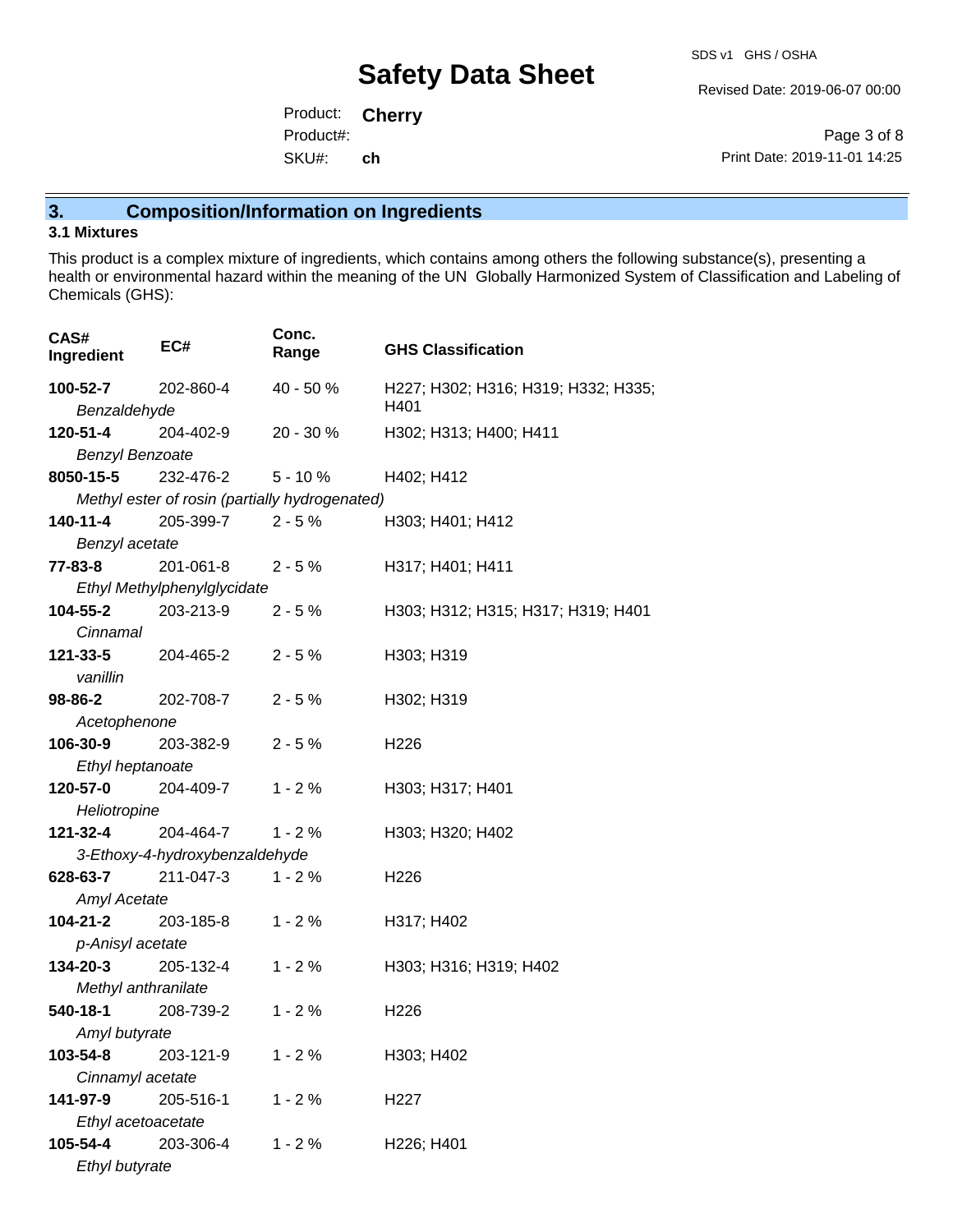Revised Date: 2019-06-07 00:00

Product: **Cherry** SKU#: Product#: **ch**

Page 4 of 8 Print Date: 2019-11-01 14:25

| CAS#<br>Ingredient                                       | EC#                                                   | Conc.<br>Range                              | <b>GHS Classification</b>                                                                                     |  |
|----------------------------------------------------------|-------------------------------------------------------|---------------------------------------------|---------------------------------------------------------------------------------------------------------------|--|
| See Section 16 for full text of GHS classification codes |                                                       |                                             |                                                                                                               |  |
|                                                          |                                                       |                                             | See Section 16 for full text of GHS classification codes which where not shown in section 2                   |  |
|                                                          |                                                       | Total Hydrocarbon Content (% $w/w$ ) = 0.12 |                                                                                                               |  |
|                                                          |                                                       |                                             |                                                                                                               |  |
| 4.                                                       | <b>First Aid Measures</b>                             |                                             |                                                                                                               |  |
| 4.1                                                      |                                                       | <b>Description of first aid measures</b>    |                                                                                                               |  |
| Inhalation:                                              |                                                       |                                             | Remove from exposure site to fresh air and keep at rest.<br>Obtain medical advice.                            |  |
| <b>Eye Exposure:</b>                                     |                                                       |                                             | Flush immediately with water for at least 15 minutes.<br>Contact physician if symptoms persist.               |  |
| <b>Skin Exposure:</b>                                    |                                                       |                                             | Remove contaminated clothes. Wash thoroughly with water (and soap).<br>Contact physician if symptoms persist. |  |
| Ingestion:                                               |                                                       |                                             | Rinse mouth with water and obtain medical advice.                                                             |  |
| 4.2                                                      |                                                       |                                             | Most important symptoms and effects, both acute and delayed                                                   |  |
| no data available<br><b>Symptoms:</b>                    |                                                       |                                             |                                                                                                               |  |
| <b>Risks:</b>                                            |                                                       |                                             | Refer to Section 2.2 "Hazard Statements"                                                                      |  |
| 4.3                                                      |                                                       |                                             | Indication of any immediate medical attention and special treatment needed                                    |  |
| <b>Treatment:</b>                                        |                                                       |                                             | Refer to Section 2.2 "Response"                                                                               |  |
| 5.                                                       |                                                       | <b>Fire-Fighting measures</b>               |                                                                                                               |  |
| 5.1                                                      | <b>Extinguishing media</b>                            |                                             |                                                                                                               |  |
| Suitable:                                                |                                                       |                                             | Carbon dioxide (CO2), Dry chemical, Foam                                                                      |  |
| <b>Unsuitable</b>                                        |                                                       |                                             | Do not use a direct water jet on burning material                                                             |  |
| 5.2                                                      | Special hazards arising from the substance or mixture |                                             |                                                                                                               |  |
| 5.3 Advice for firefighters                              | During fire fighting:                                 |                                             | Water may be ineffective                                                                                      |  |
|                                                          | <b>Further information:</b>                           |                                             | Standard procedure for chemical fires                                                                         |  |
|                                                          |                                                       |                                             |                                                                                                               |  |

#### **6. Accidental Release Measures 6.1 Personal precautions, protective equipment and emergency procedures**

Avoid inhalation and contact with skin and eyes. A self-contained breathing apparatus is recommended in case of a major spill.

#### **6.2 Environmental precautions**

Keep away from drains, soil, and surface and groundwater.

# **6.3 Methods and materials for containment and cleaning up**

Clean up spillage promptly. Remove ignition sources. Provide adequate ventilation. Avoid excessive inhalation of vapors. Gross spillages should be contained by use of sand or inert powder and disposed of according to the local regulations.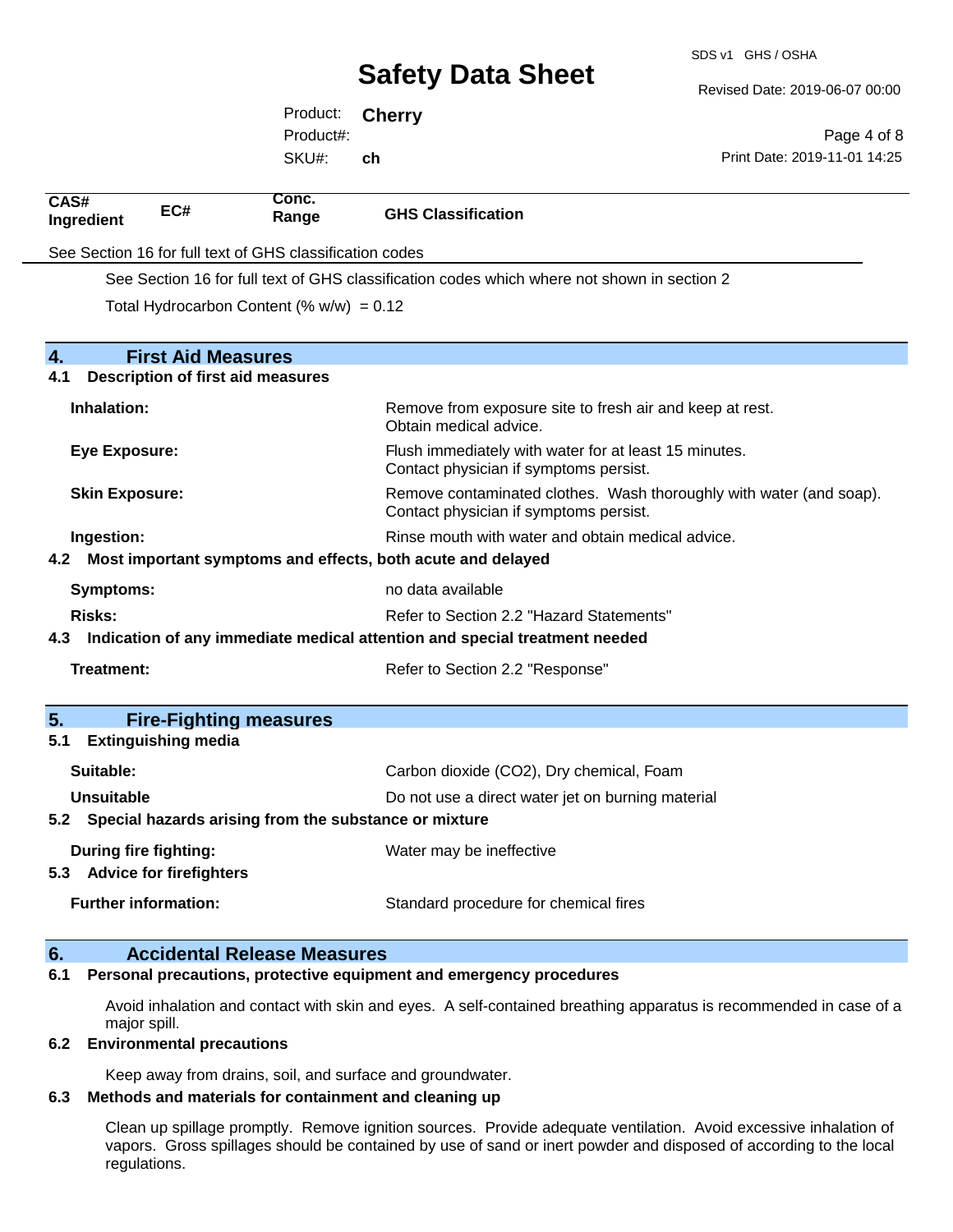Revised Date: 2019-06-07 00:00

Product: **Cherry** SKU#: Product#: **ch**

Page 5 of 8 Print Date: 2019-11-01 14:25

#### **6.4 Reference to other sections**

Not Applicable

# **7. Handling and Storage**

#### **7.1 Precautions for safe handling**

Apply according to good manufacturing and industrial hygiene practices with proper ventilation. Do not drink, eat or smoke while handling. Respect good personal hygiene.

#### **7.2 Conditions for safe storage, including any incompatibilities**

Store in a cool, dry and ventilated area away from heat sources and protected from light in tightly closed original container. Avoid uncoated metal container. Keep air contact to a minimum.

#### **7.3 Specific end uses**

No information available

#### **8. Exposure Controls/Personal Protection**

#### **8.1 Control parameters**

| <b>Exposure Limits:</b> |                |       |                                            |             |             |
|-------------------------|----------------|-------|--------------------------------------------|-------------|-------------|
| <b>Component</b>        |                | ACGIH | ACGIH<br>TWA ppm STEL ppm TWA ppm STEL ppm | <b>OSHA</b> | <b>OSHA</b> |
| 98-86-2                 | Acetophenone   | 10    |                                            |             |             |
| 628-63-7                | Amyl Acetate   | 50    | 100                                        | 100         |             |
| 140-11-4                | Benzyl acetate | 10    |                                            |             |             |

**Engineering Controls:** Use local exhaust as needed.

#### **8.2 Exposure controls - Personal protective equipment**

| Eye protection:                | Tightly sealed goggles, face shield, or safety glasses with brow guards and side shields, etc.<br>as may be appropriate for the exposure |
|--------------------------------|------------------------------------------------------------------------------------------------------------------------------------------|
| <b>Respiratory protection:</b> | Avoid excessive inhalation of concentrated vapors. Apply local ventilation where appropriate.                                            |
| <b>Skin protection:</b>        | Avoid Skin contact. Use chemically resistant gloves as needed.                                                                           |

#### **9. Physical and Chemical Properties**

#### **9.1 Information on basic physical and chemical properties**

| Appearance:                  | Liquid                       |
|------------------------------|------------------------------|
| Odor:                        | <b>Conforms to Standard</b>  |
| Color:                       | Pale Yellow to Yellow (G2-5) |
| <b>Viscosity:</b>            | Liquid                       |
| <b>Freezing Point:</b>       | Not determined               |
| <b>Boiling Point:</b>        | Not determined               |
| <b>Melting Point:</b>        | Not determined               |
| <b>Flashpoint (CCCFP):</b>   | 148 F (64.44 C)              |
| <b>Auto flammability:</b>    | Not determined               |
| <b>Explosive Properties:</b> | None Expected                |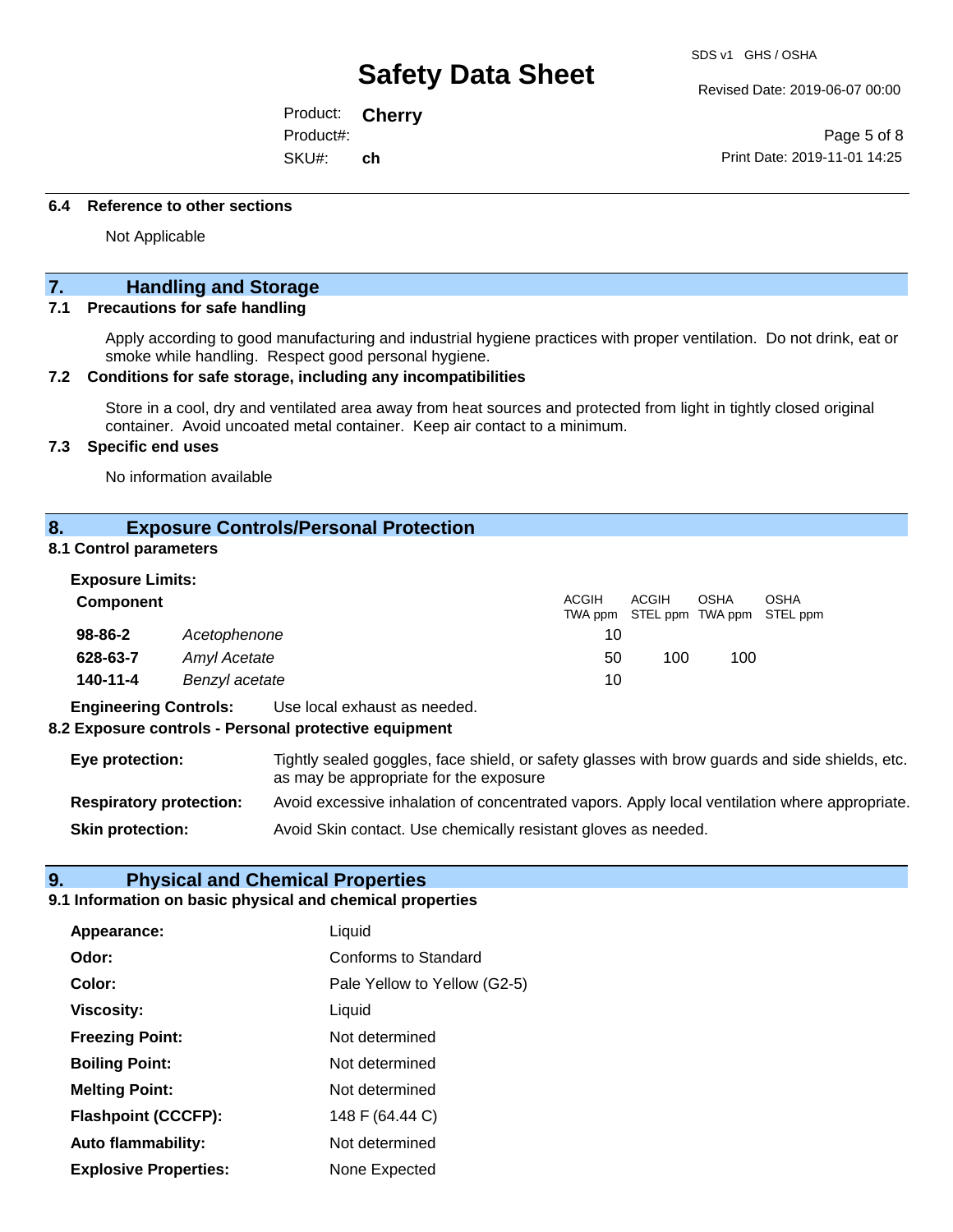#### SDS v1 GHS / OSHA

# **Safety Data Sheet**

Revised Date: 2019-06-07 00:00

Product: **Cherry** SKU#: Product#: **ch**

Page 6 of 8 Print Date: 2019-11-01 14:25

| <b>Oxidizing properties:</b> | None Expected |
|------------------------------|---------------|
| Vapor Pressure (mmHg@20 C):  | 1.3779        |
| %VOC:                        | 1.38          |
| Specific Gravity @ 25 C:     | 1.0590        |
| Density $@25C$ :             | 1.0560        |
| Refractive Index @ 20 C:     | 1.5360        |
| Soluble in:                  | Oil           |

# **10. Stability and Reactivity**

| <b>10.1 Reactivity</b>                  | None                                               |
|-----------------------------------------|----------------------------------------------------|
| <b>10.2 Chemical stability</b>          | Stable                                             |
| 10.3 Possibility of hazardous reactions | None known                                         |
| 10.4 Conditions to avoid                | None known                                         |
| 10.5 Incompatible materials             | Strong oxidizing agents, strong acids, and alkalis |
| 10.6 Hazardous decomposition products   | None known                                         |

# **11. Toxicological Information**

#### **11.1 Toxicological Effects**

Acute Toxicity Estimates (ATEs) based on the individual Ingredient Toxicity Data utilizing the "Additivity Formula"

| Acute toxicity - Oral - (Rat) mg/kg                | (LD50: 1679.7976) Harmful if swallowed                   |
|----------------------------------------------------|----------------------------------------------------------|
| Acute toxicity - Dermal - (Rabbit) mg/kg           | (LD50: 2927.9518) May be harmful in contact with skin    |
| Acute toxicity - Inhalation - (Rat) mg/L/4hr       | (LD50: 16.5567) Harmful if inhaled                       |
| <b>Skin corrosion / irritation</b>                 | Harmful if inhaled                                       |
| Serious eye damage / irritation                    | Causes serious eye irritation                            |
| <b>Respiratory sensitization</b>                   | Not classified - the classification criteria are not met |
| <b>Skin sensitization</b>                          | May cause an allergic skin reaction                      |
| <b>Germ cell mutagenicity</b>                      | Not classified - the classification criteria are not met |
| Carcinogenicity                                    | Not classified - the classification criteria are not met |
| <b>Reproductive toxicity</b>                       | Not classified - the classification criteria are not met |
| Specific target organ toxicity - single exposure   | May cause respiratory irritation                         |
| Specific target organ toxicity - repeated exposure | Not classified - the classification criteria are not met |
| <b>Aspiration hazard</b>                           | Not classified - the classification criteria are not met |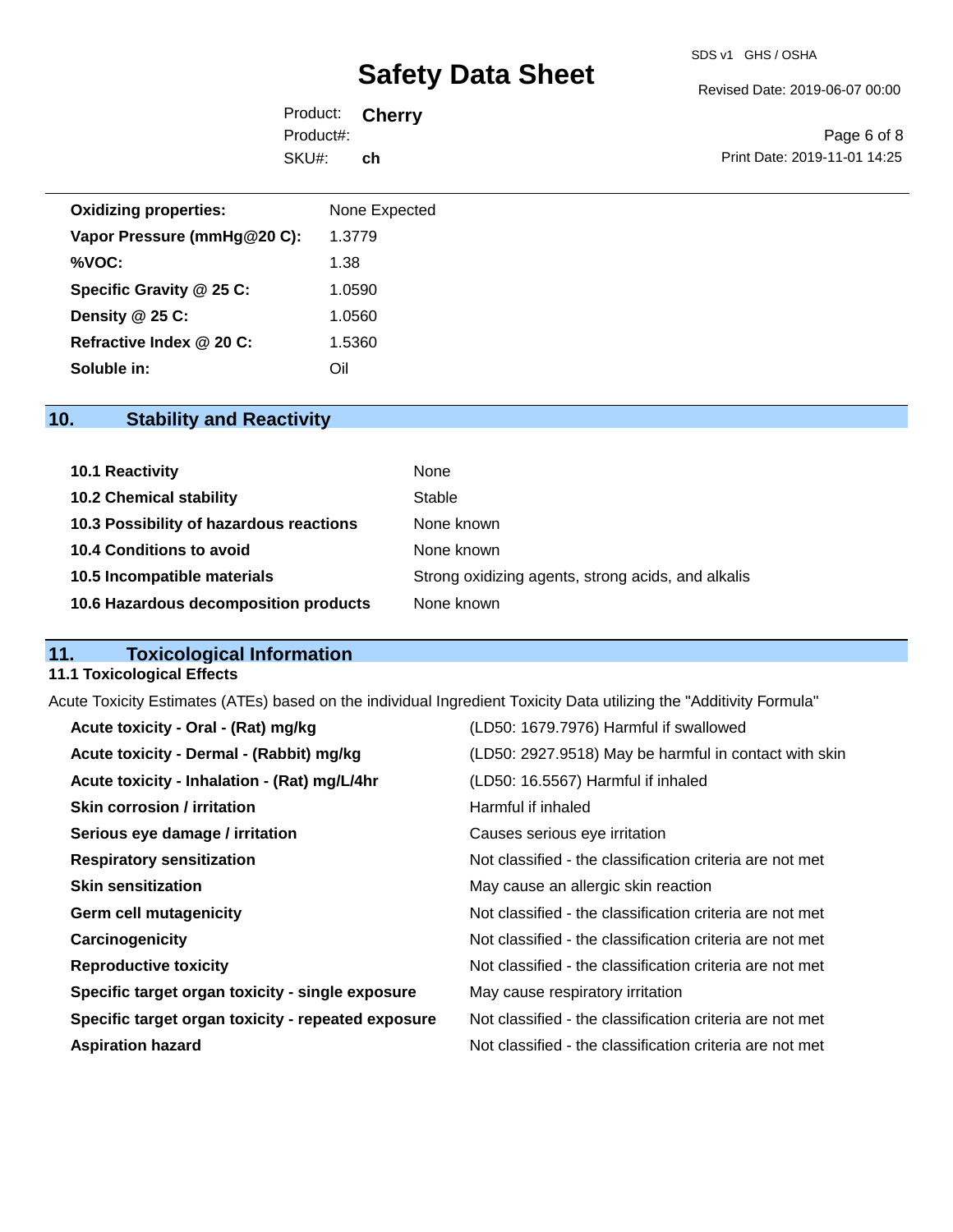SDS v1 GHS / OSHA

Revised Date: 2019-06-07 00:00

Product: **Cherry** SKU#: Product#: **ch**

Page 7 of 8 Print Date: 2019-11-01 14:25

| 12.<br><b>Ecological Information</b> |                                                          |
|--------------------------------------|----------------------------------------------------------|
| <b>12.1 Toxicity</b>                 |                                                          |
| <b>Acute acquatic toxicity</b>       | Not classified - the classification criteria are not met |
| <b>Chronic acquatic toxicity</b>     | Toxic to aquatic life with long lasting effects          |
| <b>Toxicity Data on soil</b>         | no data available                                        |
| <b>Toxicity on other organisms</b>   | no data available                                        |
| 12.2 Persistence and degradability   | no data available                                        |
| 12.3 Bioaccumulative potential       | no data available                                        |
| 12.4 Mobility in soil                | no data available                                        |
| 12.5 Other adverse effects           | no data available                                        |

### **13. Disposal Conditions**

#### **13.1 Waste treatment methods**

Do not allow product to reach sewage systems. Dispose of in accordance with all local and national regulations. Send to a licensed waste management company.The product should not be allowed to enter drains, water courses or the soil. Do not contaminate ponds, waterways or ditches with chemical or used container.

### **14. Transport Information**

| <b>Marine Pollutant</b>                                       | Yes. Ingredient of greatest environmental impact:<br>120-51-4 : (20 - 30 %) : Benzyl Benzoate |              |                                     |                 |               |
|---------------------------------------------------------------|-----------------------------------------------------------------------------------------------|--------------|-------------------------------------|-----------------|---------------|
| <b>Regulator</b>                                              |                                                                                               | <b>Class</b> | <b>Pack Group</b>                   | <b>Sub Risk</b> | UN-nr.        |
| U.S. DOT (Non-Bulk)                                           |                                                                                               |              | Not Regulated - Not Dangerous Goods |                 |               |
| <b>Chemicals NOI</b>                                          |                                                                                               |              |                                     |                 |               |
| <b>ADR/RID (International Road/Rail)</b>                      |                                                                                               |              |                                     |                 |               |
| <b>Environmentally Hazardous</b><br>Substance, Liquid, n.o.s. |                                                                                               | 9            | Ш                                   |                 | <b>UN3082</b> |
| <b>IATA (Air Cargo)</b>                                       |                                                                                               |              |                                     |                 |               |
| <b>Environmentally Hazardous</b><br>Substance, Liquid, n.o.s. |                                                                                               | 9            | Ш                                   |                 | <b>UN3082</b> |
| IMDG (Sea)                                                    |                                                                                               |              |                                     |                 |               |
| <b>Environmentally Hazardous</b><br>Substance, Liquid, n.o.s. |                                                                                               | 9            | Ш                                   |                 | UN3082        |

# **15. Regulatory Information**

### **U.S. Federal Regulations**

|  |  | <b>TSCA (Toxic Substance Control Act)</b> |  |  |
|--|--|-------------------------------------------|--|--|
|--|--|-------------------------------------------|--|--|

All components of the substance/mixture are listed or exempt

**40 CFR(EPCRA, SARA, CERCLA and CAA)** This product contains the following components:

98-86-2 202-708-7 2 - 5 % Acetophenone 628-63-7 211-047-3 1 - 2 % Amyl Acetate